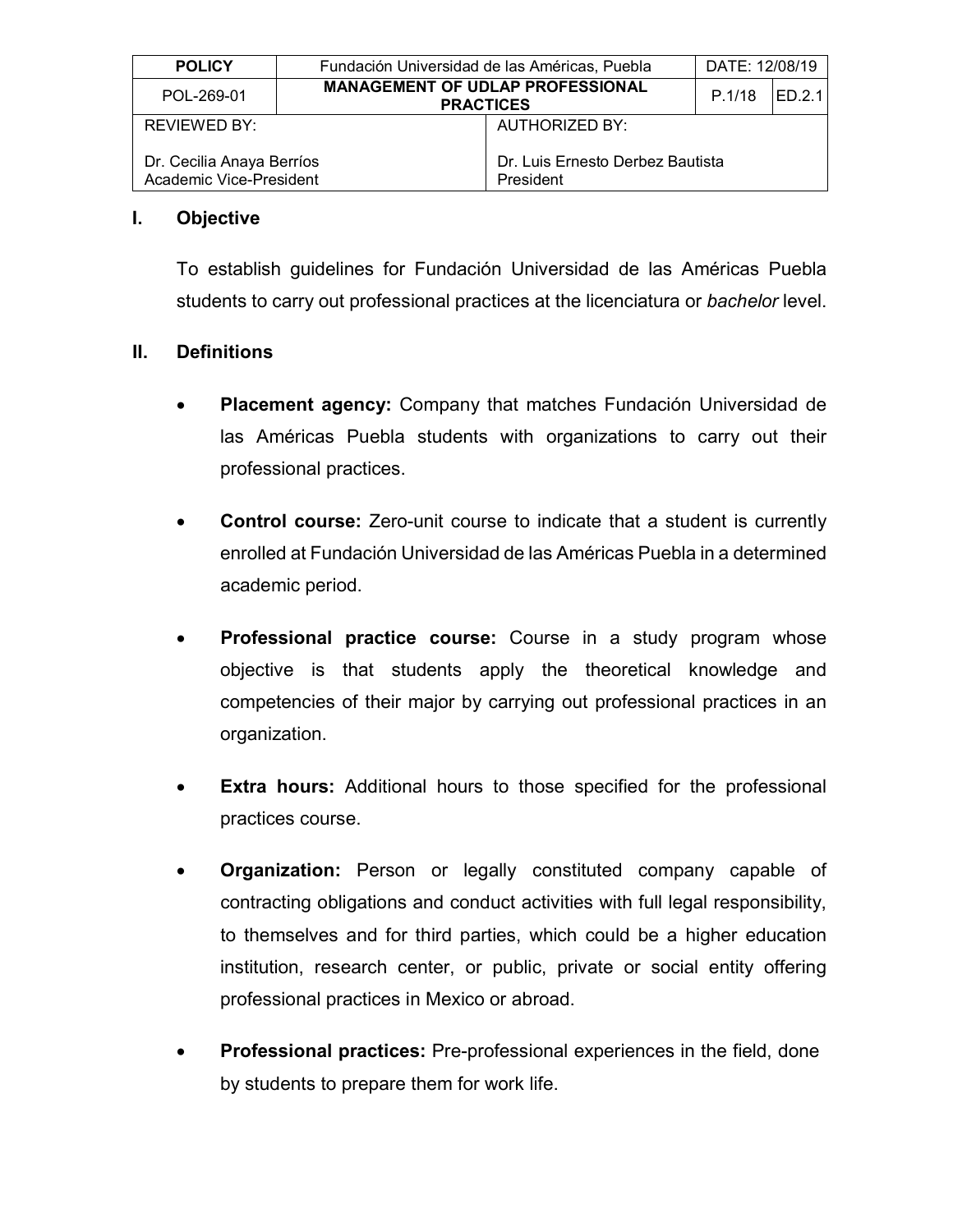| <b>POLICY</b>                                        | Fundación Universidad de las Américas, Puebla |                                                             | DATE: 12/08/19 |               |
|------------------------------------------------------|-----------------------------------------------|-------------------------------------------------------------|----------------|---------------|
| POL-269-01                                           |                                               | <b>MANAGEMENT OF UDLAP PROFESSIONAL</b><br><b>PRACTICES</b> | P.2/18         | <b>ED.2.1</b> |
| REVIEWED BY:                                         |                                               | AUTHORIZED BY:                                              |                |               |
| Dr. Cecilia Anaya Berríos<br>Academic Vice-President |                                               | Dr. Luis Ernesto Derbez Bautista<br>President               |                |               |

- **Professional practice project**: Set of activities developed by students at the facilities of an organization that has a formal liaison with Fundación Universidad de las Américas Puebla. These activities must be directly related to the student's major.
- **Licenciatura or** *Bachelor* **study program correspondence table:** List of course equivalence between similar study programs offered by Fundación Universidad de las Américas Puebla.
- **University:** Fundación Universidad de las Américas Puebla.

# **III. Regulations**

1. "University" students must carry out "professional practices," as long as these are included in their study program and according to what is indicated in this document.

The students enrolled in the Medical Surgeon licenciatura will carry out their "professional practices" following the *Internal Regulation of the Licenciatura in Medical Surgeon*. Students of the Licenciatura in Nursing and the Licenciatura in Dental Surgeon will carry out their "professional practices" following the guidelines established by the Health Sciences Academic Department.

2. The Professional Practices Committee will include the head of the Professional Practices Department, the head of the International Affairs Department, and a full-time professor named by the corresponding Dean of each School.

The Committee's faculties are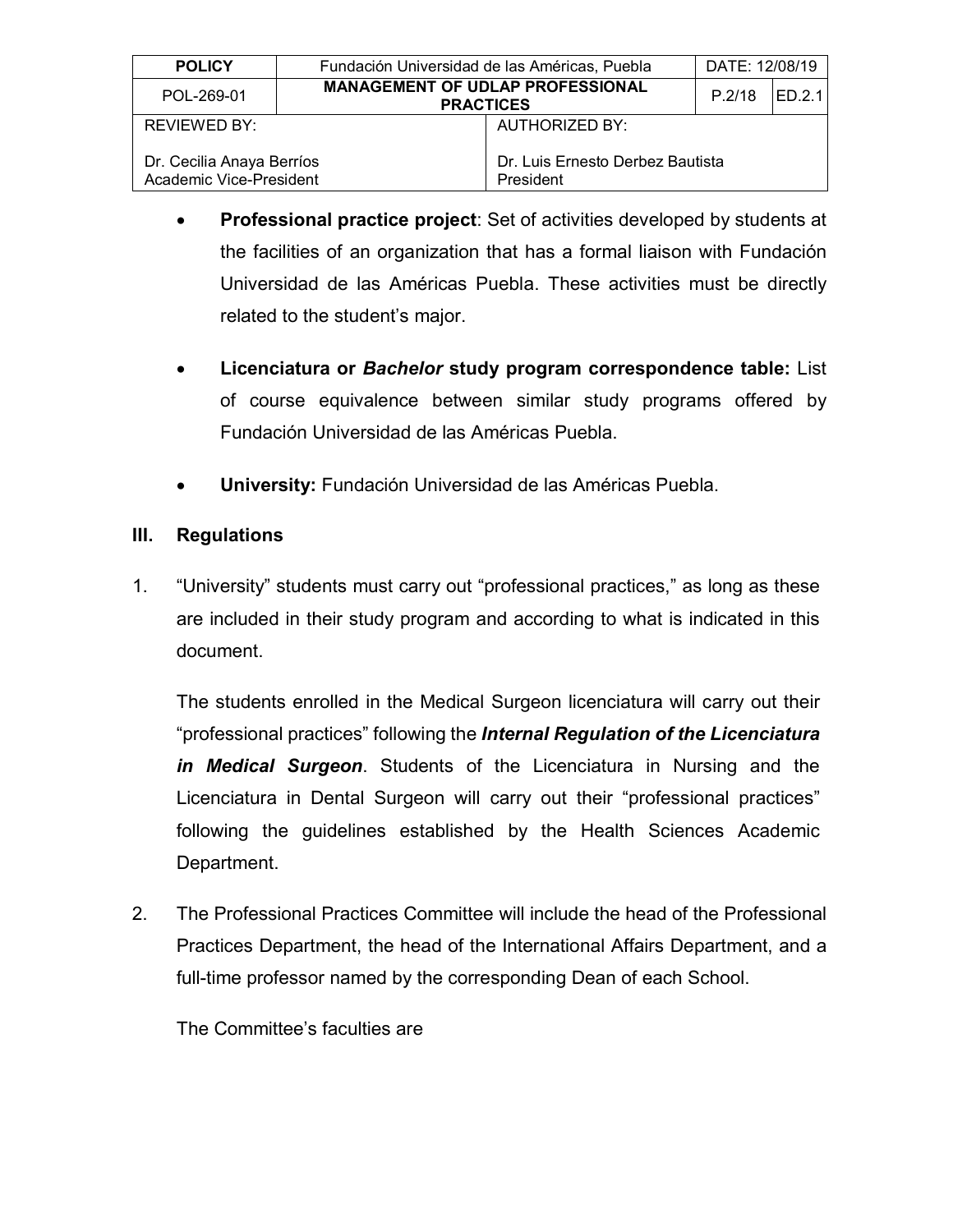| <b>POLICY</b>                                        | Fundación Universidad de las Américas, Puebla |                                                             | DATE: 12/08/19 |         |
|------------------------------------------------------|-----------------------------------------------|-------------------------------------------------------------|----------------|---------|
| POL-269-01                                           |                                               | <b>MANAGEMENT OF UDLAP PROFESSIONAL</b><br><b>PRACTICES</b> | P.3/18         | IED.2.1 |
| REVIEWED BY:                                         |                                               | <b>AUTHORIZED BY:</b>                                       |                |         |
| Dr. Cecilia Anaya Berríos<br>Academic Vice-President |                                               | Dr. Luis Ernesto Derbez Bautista<br>President               |                |         |

- a. To analyze, in conjunction with the corresponding Academic Director, the relevance of the "organizations" and projects proposed by the committee, or by third parties (other "university" areas, students, etc.), to authorize their inclusion in the "professional practices" "organization" list in Mexico.
- b. Analyze, in conjunction with the corresponding Academic Director, the relevance of the "placement agencies" and "organizations" to offer "professional practices" abroad, in order to authorize their inclusion in the call sent out by the International Affairs Department.
- c. Authorize or reject "extra hour" accreditation of the "professional practice projects" that do not meet what is indicated in the **Accreditation of Extra Hours for Professional Practices** included in this document.
- d. Review, recommend modifications, reject, or authorize the performance evaluation and experience rubrics of the students' "professional practices."
- e. Oversee the cases that are presented.
- 3. Students enrolled in more than one study program from the same school, that are similar according to the "Licenciatura or Bachelor Study Program Correspondence Table,*"* may validate their "professional practice course," or the equivalent course contained in the *List of Equivalent Professional Practices Courses (Annex 1)*, according to what is indicated in the *Policy to Enroll in Two Licenciatura or Bachelor Study Programs.*

For study programs from different schools, the student must enroll in each program's "professional practice course".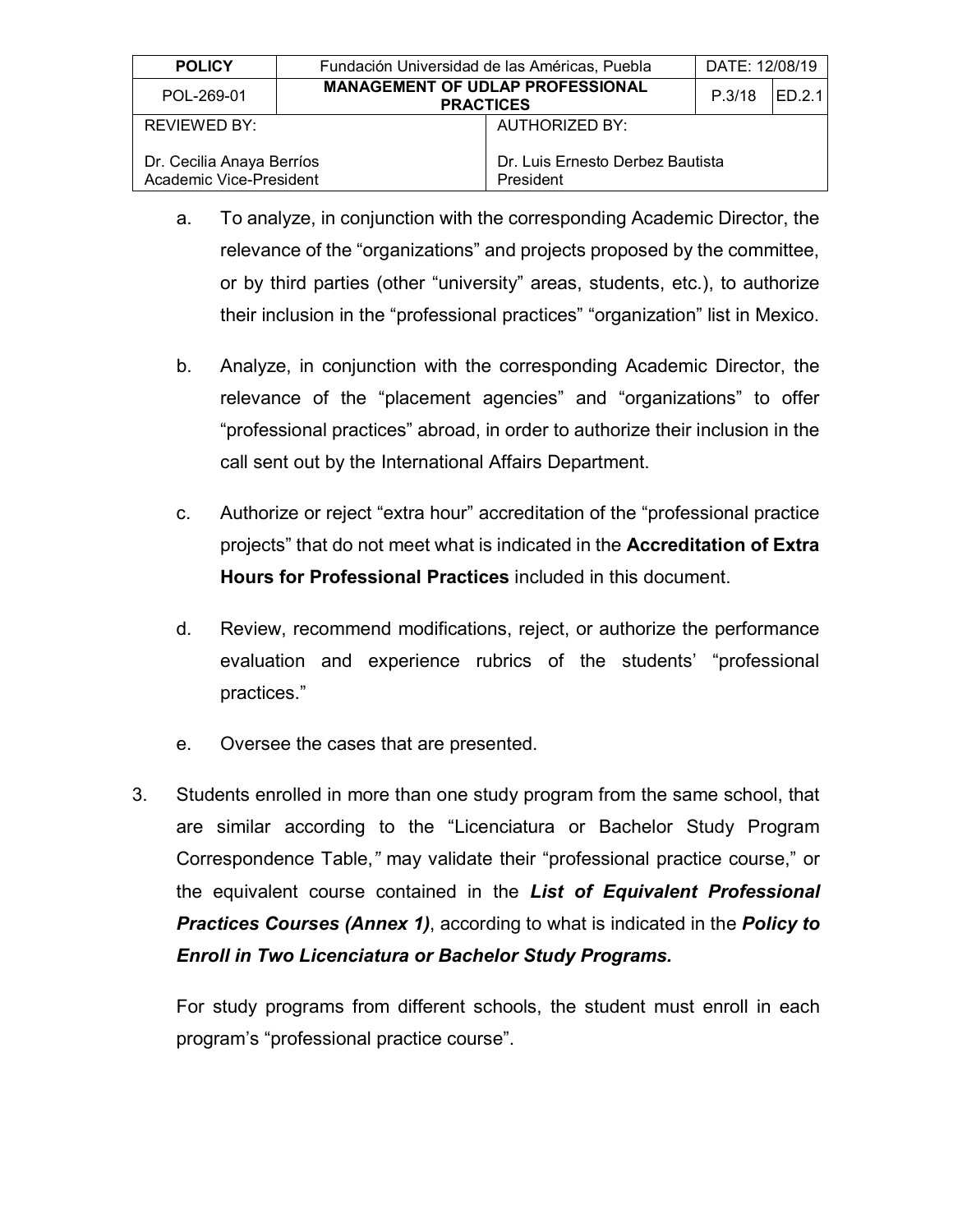| <b>POLICY</b>                                        | Fundación Universidad de las Américas, Puebla |                                                             | DATE: 12/08/19 |        |
|------------------------------------------------------|-----------------------------------------------|-------------------------------------------------------------|----------------|--------|
| POL-269-01                                           |                                               | <b>MANAGEMENT OF UDLAP PROFESSIONAL</b><br><b>PRACTICES</b> | P.4/18         | ED.2.1 |
| REVIEWED BY:                                         |                                               | AUTHORIZED BY:                                              |                |        |
| Dr. Cecilia Anaya Berríos<br>Academic Vice-President |                                               | Dr. Luis Ernesto Derbez Bautista<br>President               |                |        |

- 4. It is the student's responsibility to meet the guidelines established in the *UDLAP Code of Ethics* and all other university regulations, as well as those specified by the "organization" and or "placement agency," during their "professional practices."
- 5. Students may carry out their "professional practices" in "organizations" authorized by the Professional Practices Committee, as long as they have no family relationship with the owner or directors, nor have contact with family members up to second-degree relatives as part of their practices.
- 6. The student's participation in "professional practice projects" will not establish any work rights or obligations with the "organizations."
- 7. Students may start their "professional practices" once they have taken and approved at least 120 units.
- 8. Each "professional practice course" will require at least 96 hours per school term; the hours may be more depending on the number of units defined for each "professional practice course," as required in each academic study program.

The number of "professional practice" hours can be increased for one of the following reasons

- a. When a study program accreditation agency demands a certain number of hours. In this case, extra hours will not be accredited.
- b. If the "professional practice project" requires more than 96 hours. In this case, the extra hours may be accredited.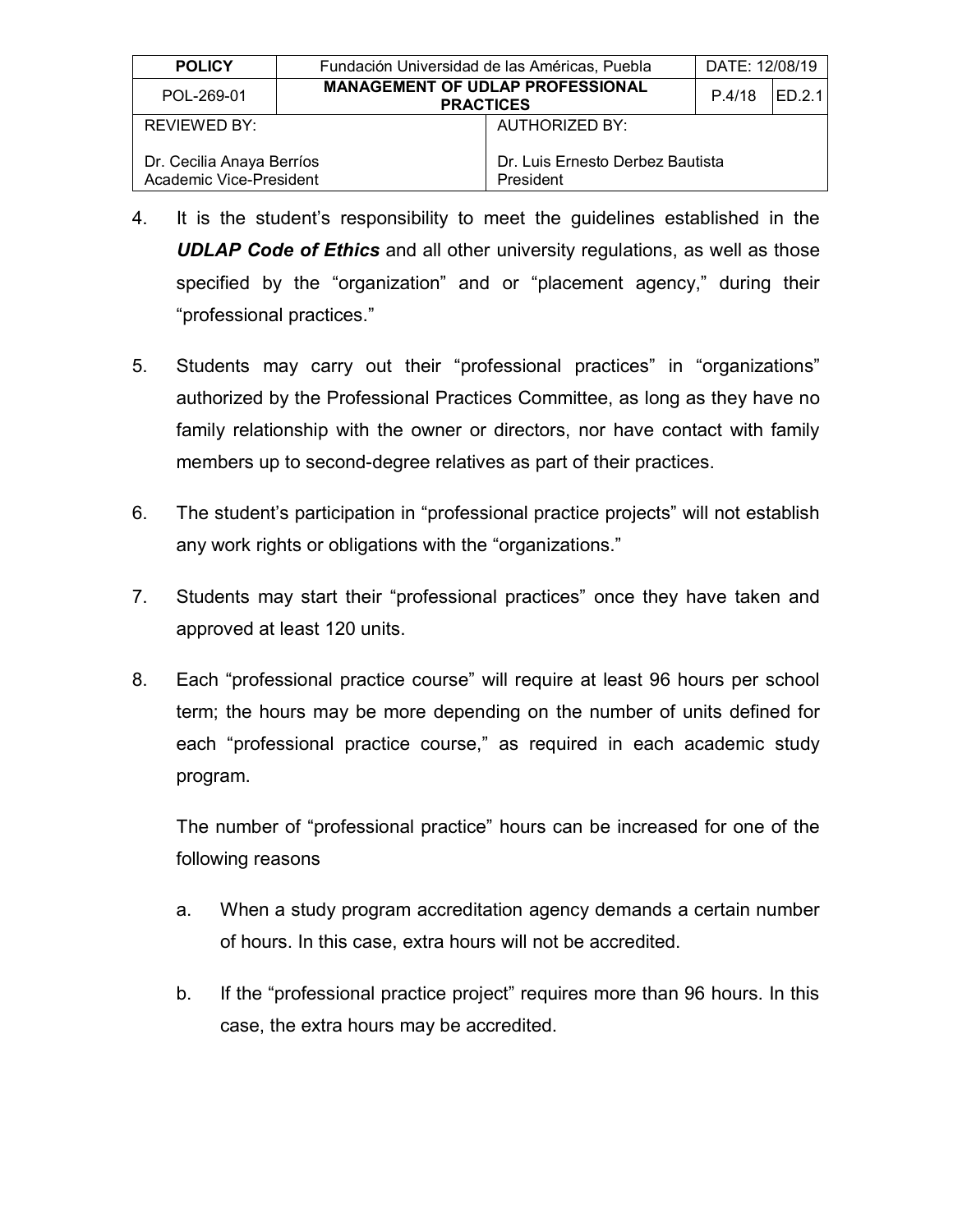| <b>POLICY</b>                                        | Fundación Universidad de las Américas, Puebla |                                                             | DATE: 12/08/19 |        |
|------------------------------------------------------|-----------------------------------------------|-------------------------------------------------------------|----------------|--------|
| POL-269-01                                           |                                               | <b>MANAGEMENT OF UDLAP PROFESSIONAL</b><br><b>PRACTICES</b> | P.5/18         | ED.2.1 |
| <b>REVIEWED BY:</b>                                  |                                               | AUTHORIZED BY:                                              |                |        |
| Dr. Cecilia Anaya Berríos<br>Academic Vice-President |                                               | Dr. Luis Ernesto Derbez Bautista<br>President               |                |        |

- c. In the case of dual programs, the corresponding legal instrument will specify the number of "professional practice" hours that will be carried out. In this case "extra hours" will not be accredited.
- 9. "Professional practice courses" are made up of "professional practice projects," classes, follow-up, advising, and feedback from a professor, as well as administrative support from the Department of Professional Practices.
- 10. Students must register as candidates for "professional practices" on the dates set in the school calendar and according to the following table

| Period to register as a candidate | <b>Enrollment period for the course</b> |
|-----------------------------------|-----------------------------------------|
| Spring                            | Summer I, Summer II, Fall               |
| Fall                              | Spring                                  |
|                                   |                                         |

The candidate must register for each "professional practice course," or its equivalent according to the *List of Equivalent Professional Practices Courses (Annex 1)*.

The student must complete the paperwork and meet the requirements established by the Professional Practices Department for "professional practice projects" done in Mexico. For "professional practice projects" done abroad, the student must do likewise, as indicated by the Department of International Affairs.

- 11. To begin a "professional practice project," the student must
	- a. Register as a candidate to carry out "professional practices," as established in section 10.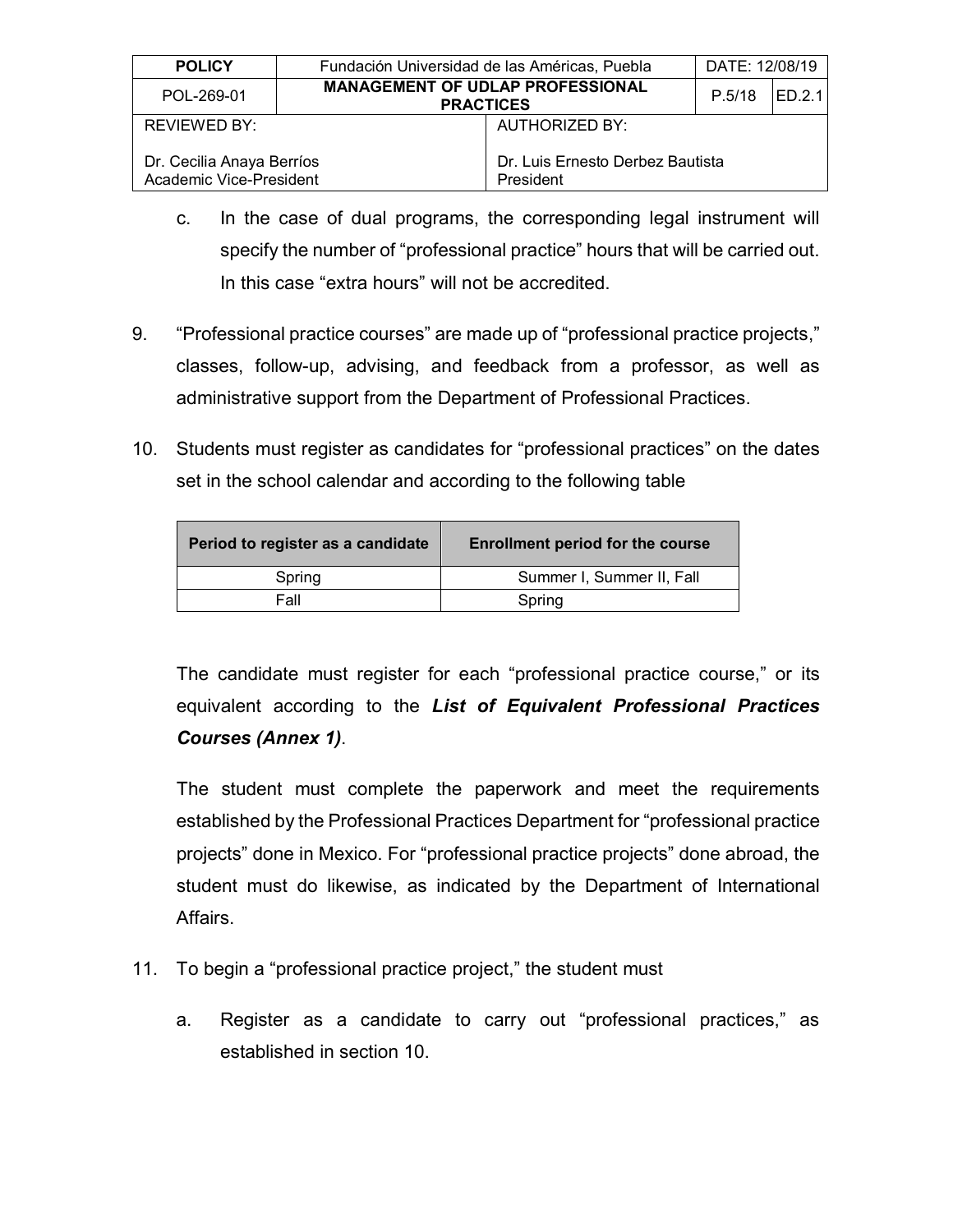| <b>POLICY</b>                                        | Fundación Universidad de las Américas, Puebla               | DATE: 12/08/19 |         |
|------------------------------------------------------|-------------------------------------------------------------|----------------|---------|
| POL-269-01                                           | <b>MANAGEMENT OF UDLAP PROFESSIONAL</b><br><b>PRACTICES</b> | P.6/18         | IED.2.1 |
| REVIEWED BY:                                         | AUTHORIZED BY:                                              |                |         |
| Dr. Cecilia Anaya Berríos<br>Academic Vice-President | Dr. Luis Ernesto Derbez Bautista<br>President               |                |         |

b. Enroll in the "professional practice course," or its equivalent contained on the *List of Equivalent Professional Practices Courses (Annex 1)*, according to their study program and in compliance with the *Academic-Administrative Student Manual*. The registration period must correspond to what is indicated by the student in their registration as candidate.

Otherwise, the student must begin their candidate registration paperwork according to section 10.

- 12. The Professional Practices Department will not support or accredit "professional practices" not associated with their study program's course, or its equivalent according to the *List of Equivalent Professional Practices Courses (Annex 1).* If the student voluntarily does this, they will free the "university" from all liability, assuming the commitments directly with the "organization".
- 13. Students who carry out their professional practices in Mexico, and only enroll in the "professional practice course," must pay the corresponding fee according to what is indicated in the *Academic-Administrative Student Processes Manual*.
- 14. Students who participate in "professional practice projects" may not use the "university's" equipment, facilities or resources. This restriction does not apply to students who participate in "professional practice projects" indicated in section 28, subsection "c" of this document.
- 15. The credit-by-exam modality is not applicable to the "professional practice courses," or their equivalent according to the *List of Equivalent Professional Practices Courses (Annex 1)*.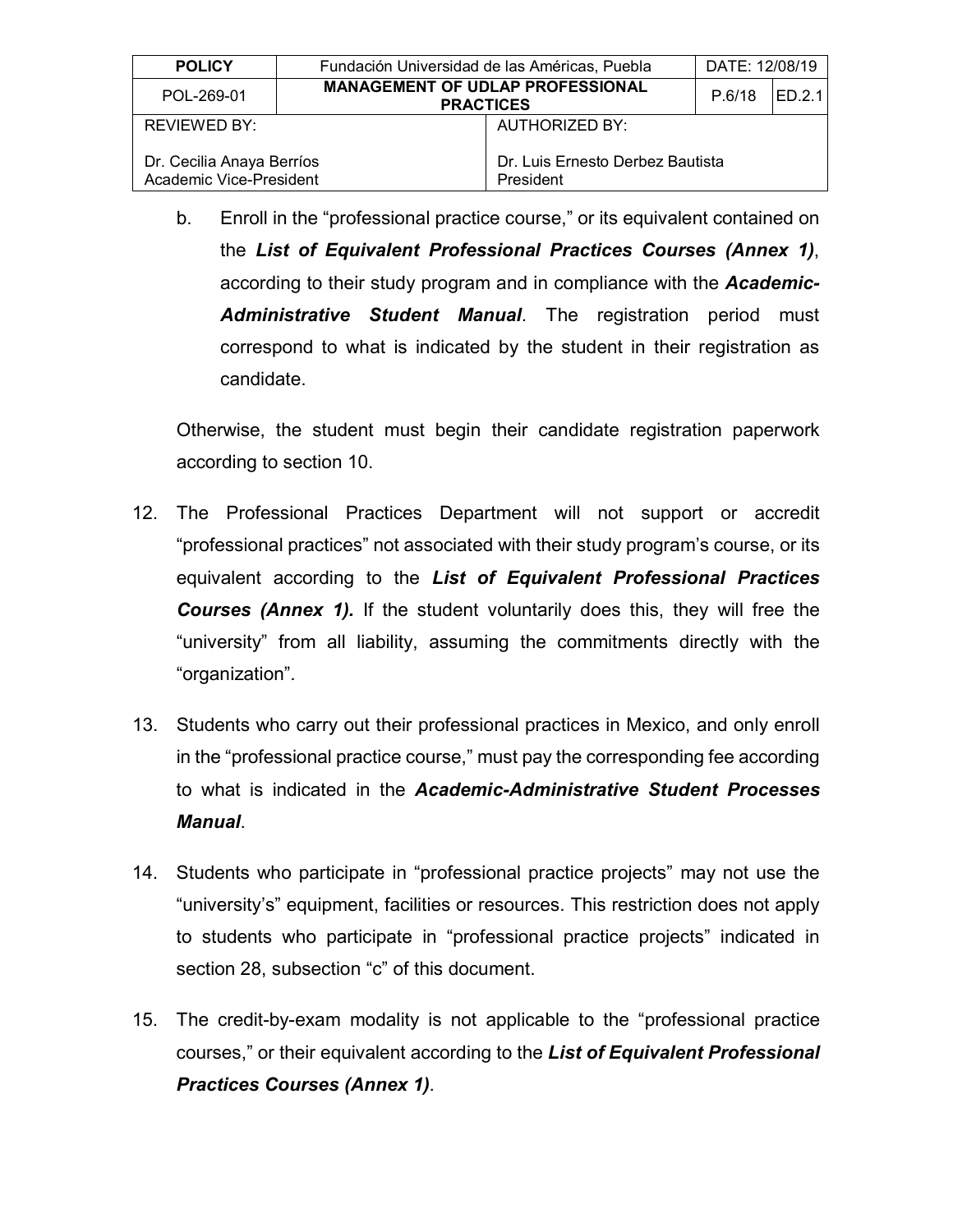| <b>POLICY</b>                                                                                         | Fundación Universidad de las Américas, Puebla |                                                             | DATE: 12/08/19 |        |
|-------------------------------------------------------------------------------------------------------|-----------------------------------------------|-------------------------------------------------------------|----------------|--------|
| POL-269-01                                                                                            |                                               | <b>MANAGEMENT OF UDLAP PROFESSIONAL</b><br><b>PRACTICES</b> | P.7/18         | ED.2.1 |
| REVIEWED BY:                                                                                          |                                               | <b>AUTHORIZED BY:</b>                                       |                |        |
| Dr. Luis Ernesto Derbez Bautista<br>Dr. Cecilia Anaya Berríos<br>Academic Vice-President<br>President |                                               |                                                             |                |        |

- 16. "Professional practices" are considered finished when the student
	- a. Meets the total "professional practice project" hours agreed upon with the "organization."
	- b. Finishes the "professional practice project" on the date established with the "organization" and specified in the acceptance letter.
	- c. Delivers on time the initial and ending "professional practices" letter, to the Professional Practices Department for those carried out in Mexico, or to the Department of International Affairs for those done abroad.
	- d. Completes the evaluation of their "professional practices" according to the established rubric.
- 17. Students who do professional practices will be evaluated and graded by their "professional practice course" professor regarding
	- a. Performance while carrying out their "professional practice project," based on the established rubric.
	- b. Academic activities required by the study program for this course, as registered before the Secretary of Public Education to obtain the REVOE, which determine the competencies required for the "professional practice project."

When a student disagrees with the grade received, they may request a review from the Committee of Professional Practices, in writing, during the three working days after receiving it. If the Committee of Professional Practices and the professor of the "professional practice course" agree on changing the grade, the professor must carry out the corresponding paperwork according to the *Academic-Administrative Student Process Manual*.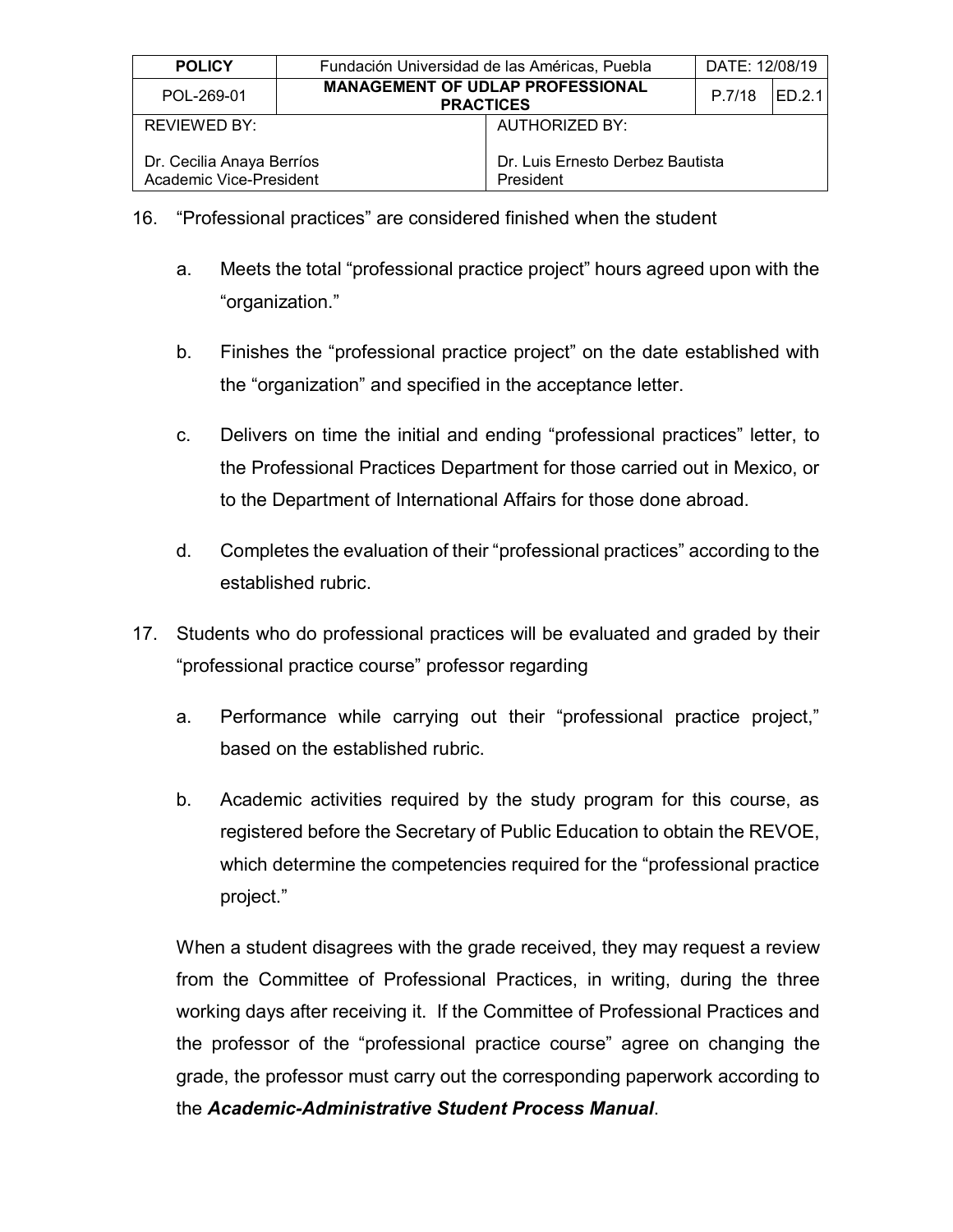| <b>POLICY</b>                                                     | Fundación Universidad de las Américas, Puebla |                                                             | DATE: 12/08/19 |      |
|-------------------------------------------------------------------|-----------------------------------------------|-------------------------------------------------------------|----------------|------|
| POL-269-01                                                        |                                               | <b>MANAGEMENT OF UDLAP PROFESSIONAL</b><br><b>PRACTICES</b> | P.8/18         | FD21 |
| REVIEWED BY:                                                      |                                               | AUTHORIZED BY:                                              |                |      |
| Dr. Cecilia Anaya Berríos<br>Academic Vice-President<br>President |                                               | Dr. Luis Ernesto Derbez Bautista                            |                |      |

- 18. Students who have a university scholarship and do a "professional practice project" must meet not only the guidelines established in this document but also those that are specific to their scholarship.
- 19. It is the student's responsibility to have valid health insurance while carrying out the "professional practice project" and while enrolled in the "university". They must they have the insurance on the dates established in the school calendar as stipulated by the Department of Insurance and Fixed Assets.
- 20. The Professional Practices Department will be responsible for managing "professional practices" in Mexico for "university" students. Among their duties they will
	- a. Liaise the "university" with "organizations" that offer "professional practice projects" and guarantee that there is a corresponding legal instrument.
	- b. Make known the "professional practice" process to the student community, every school term.
	- c. Manage the relationship between students and their "professional practices."
	- d. Request that School Services assign a pending grade (calificación pendiente - CP) to students who finish their professional practices after the grade registration period, according to the *Academic-Administrative Student Process Manual.*
	- e. Request that School Services enroll the student in a "control course" in the school term immediately before, when the "professional practice project" begins before the student enrolls in the "professional practice course"; or, in the school term after, when the "professional practice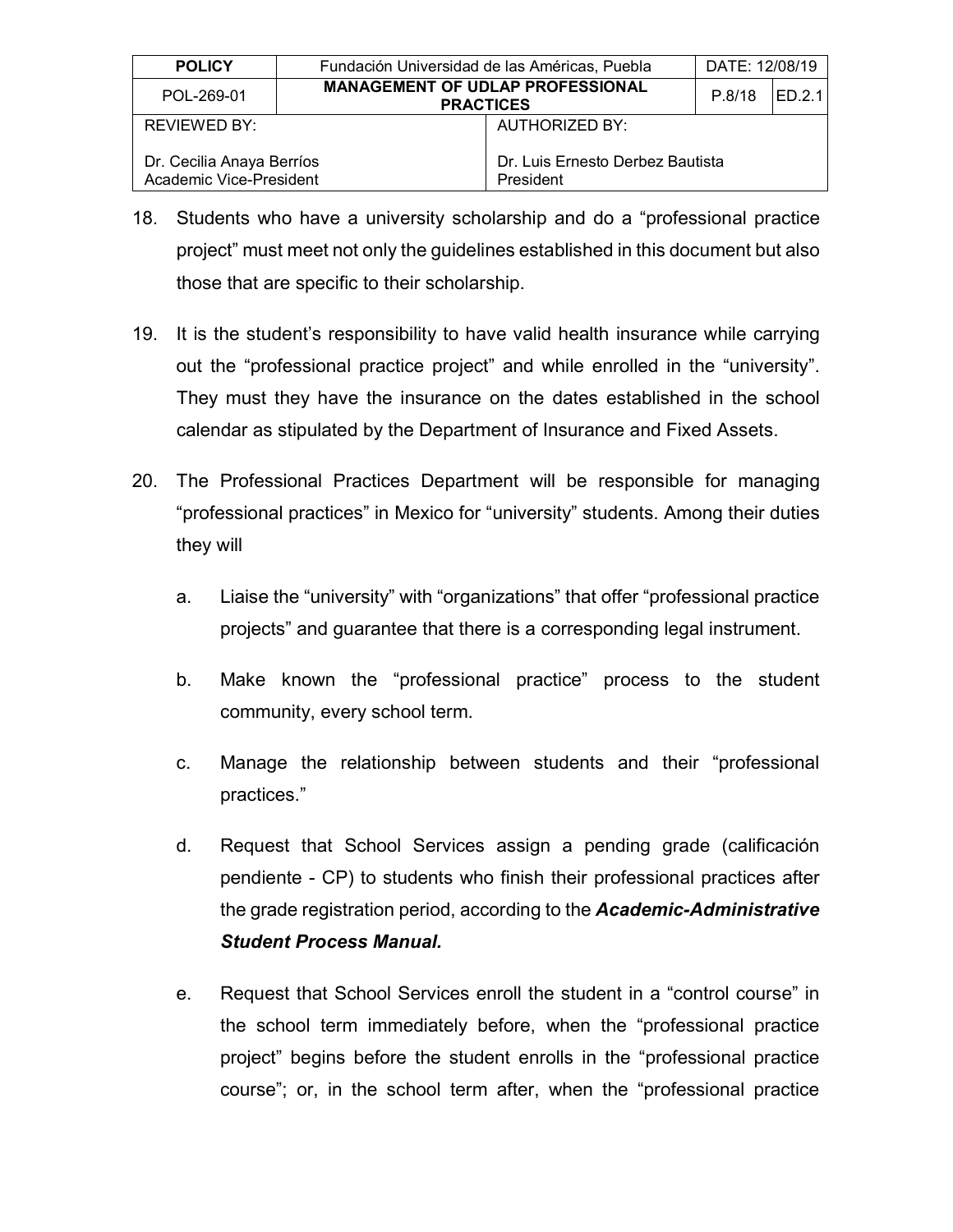| <b>POLICY</b>                                        | Fundación Universidad de las Américas, Puebla               | DATE: 12/08/19 |               |
|------------------------------------------------------|-------------------------------------------------------------|----------------|---------------|
| POL-269-01                                           | <b>MANAGEMENT OF UDLAP PROFESSIONAL</b><br><b>PRACTICES</b> | P.9/18         | <b>ED.2.1</b> |
| REVIEWED BY:                                         | <b>AUTHORIZED BY:</b>                                       |                |               |
| Dr. Cecilia Anaya Berríos<br>Academic Vice-President | Dr. Luis Ernesto Derbez Bautista<br>President               |                |               |

project" ends after the grades for the "professional practice course" are recorded. They will also request that School Services enroll the student in the "control course" when the "professional practice project" is carried out in a term when the "professional practice course" is not offered.

- f. Guarantee that the "organizations" evaluate the student.
- g. Supervise that the conditions established by the "organization" are met by the students.
- h. Evaluate the "organizations" to determine their continued offer of "professional practice projects."
- i. Request that professors who teach the "professional practice courses," or equivalent courses in the *List of Equivalent Professional Practices Courses (Annex 1)*, give a report by course where they break down the grade given each student according to section 17. Likewise, they may be asked to give evidence for the grades assigned.
- j. Provide information for accrediting agencies.
- k. Authorize the start and end dates for "professional practice projects."
- 21. The Department of Professional Practices must give the Academic Directors and professors the information regarding the "professional practice projects" that students enrolled in the "professional practice course," or its equivalent in the *List of Equivalent Professional Practices Courses (Annex 1),* carry out both in Mexico and abroad. Also, they must submit the students' "professional practice projects" performance evaluation.
- 22. Professors of "professional practice courses," or their equivalent according to the *List of Equivalent Professional Practices Courses (Annex 1)*, will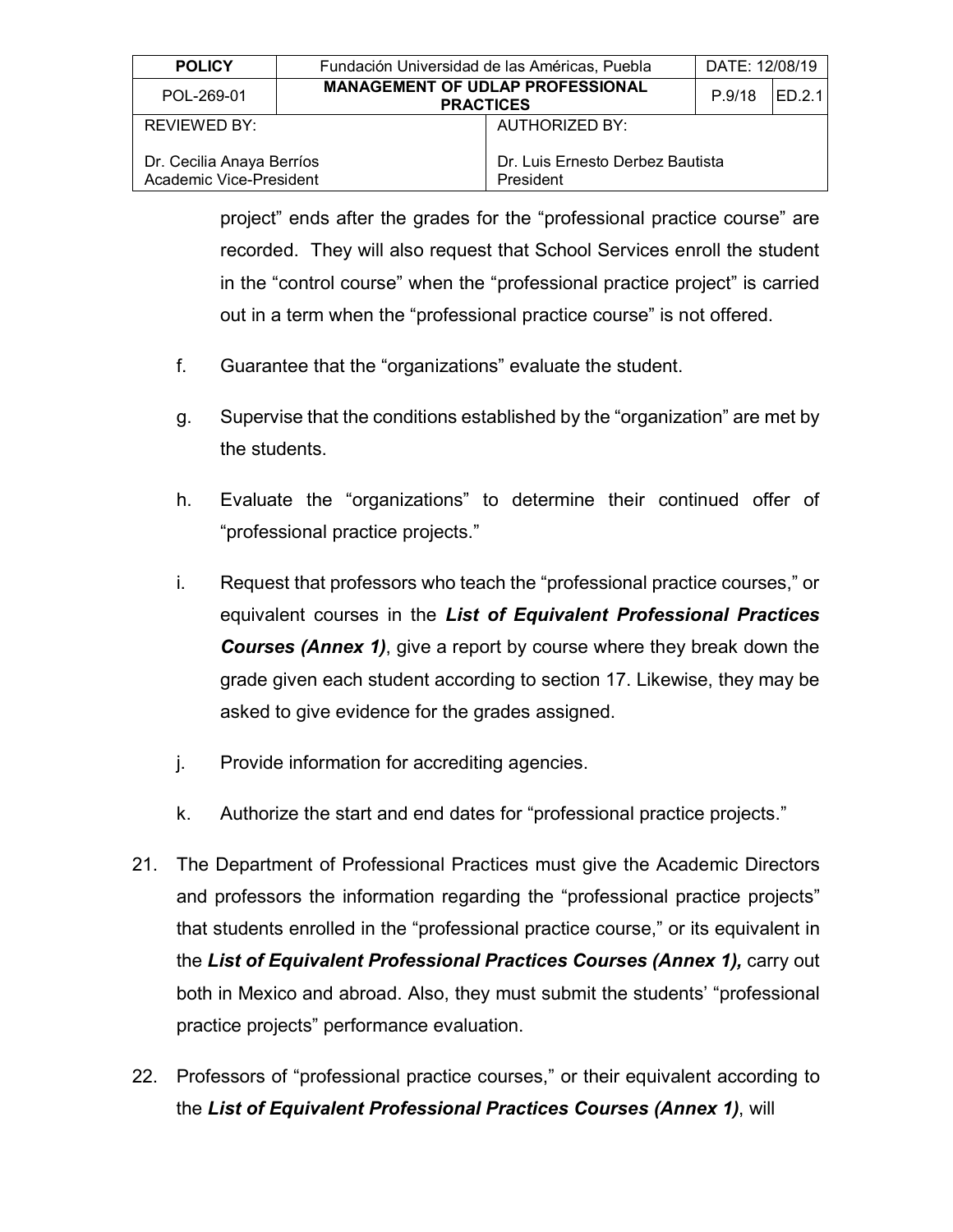| <b>POLICY</b>                                        | Fundación Universidad de las Américas, Puebla |                                                             | DATE: 12/08/19 |  |
|------------------------------------------------------|-----------------------------------------------|-------------------------------------------------------------|----------------|--|
| POL-269-01                                           |                                               | <b>MANAGEMENT OF UDLAP PROFESSIONAL</b><br><b>PRACTICES</b> | P.10/18 ED.2.1 |  |
| REVIEWED BY:                                         |                                               | <b>AUTHORIZED BY:</b>                                       |                |  |
| Dr. Cecilia Anaya Berríos<br>Academic Vice-President |                                               | Dr. Luis Ernesto Derbez Bautista<br>President               |                |  |

- a. Guide and support students in developing their "professional practice project."
- b. Supervise the "professional practice project" to ensure that it is finished in time and according to the specifications.
- c. Collaborate directly and periodically with the Department of Professional Practices to inform of any issue related to the student's "professional practices."
- d. Grade the student based on what is stipulated in section 17.
- e. Report to the Department of Professional Practices a breakdown of the grade given to the student according to section 17.
- f. Provide the Department of Professional Practices the evidence used to evaluate the courses, when requested.
- 23. Any situation not foreseen in this policy will be analyzed and authorized by the President or the person they appoint.

#### **Professional Practices Abroad**

- 24. The Department of International Affairs will be in charge of managing "professional practices" abroad for "university" students. Their role includes
	- a. To liaise the "university" with "placement agencies" or "organizations" abroad that offer "professional practices" and guarantee that there is a corresponding legal instrument.
	- b. To make known to the student community the process for "professional practices" abroad, each school term.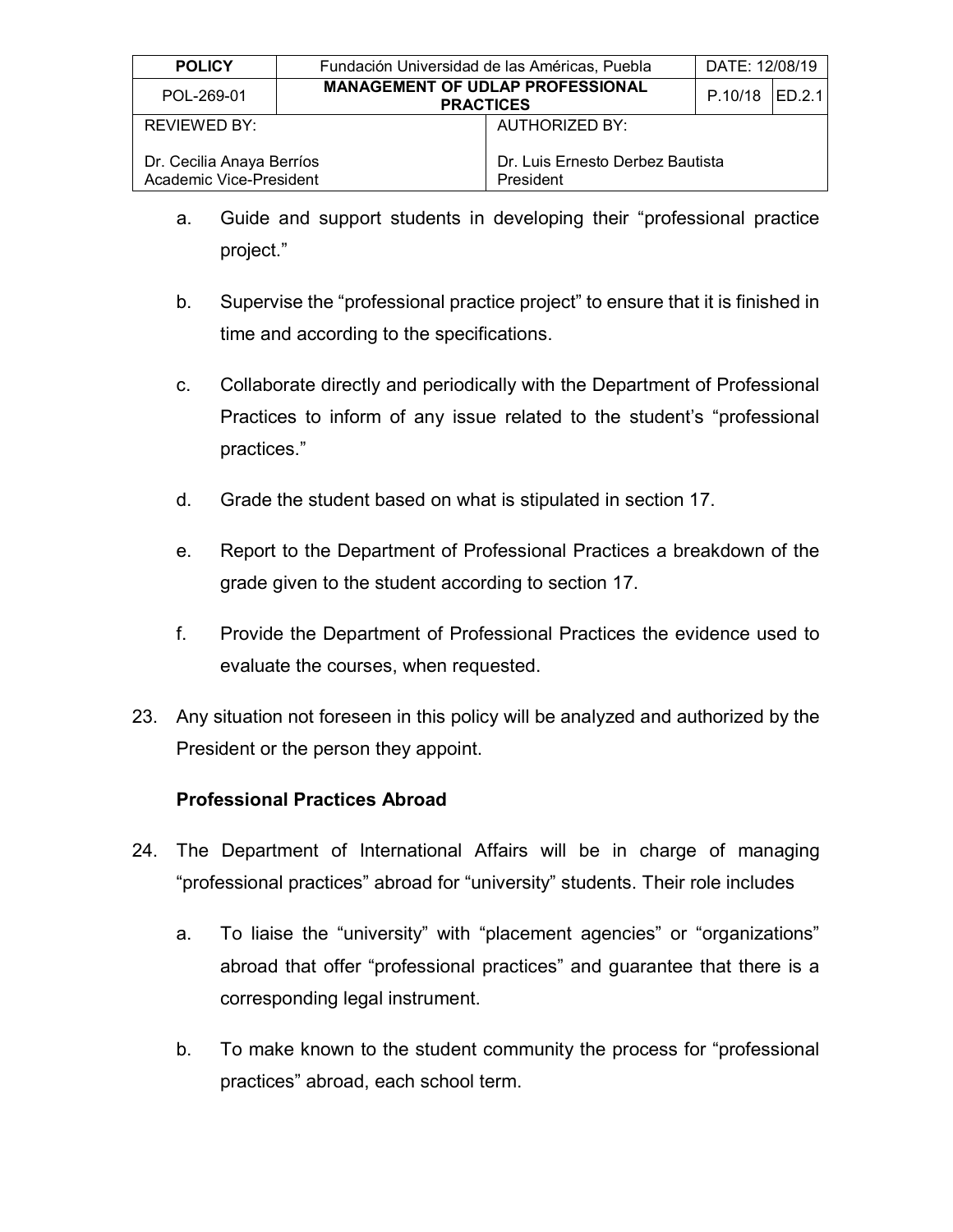| <b>POLICY</b>                                        | Fundación Universidad de las Américas, Puebla               |                                               | DATE: 12/08/19 |  |
|------------------------------------------------------|-------------------------------------------------------------|-----------------------------------------------|----------------|--|
| POL-269-01                                           | <b>MANAGEMENT OF UDLAP PROFESSIONAL</b><br><b>PRACTICES</b> |                                               | P.11/18 ED.2.1 |  |
| REVIEWED BY:                                         |                                                             | <b>AUTHORIZED BY:</b>                         |                |  |
| Dr. Cecilia Anaya Berríos<br>Academic Vice-President |                                                             | Dr. Luis Ernesto Derbez Bautista<br>President |                |  |

- c. Manage the relationship between students and the "placement agencies" or "organizations".
- d. Request that School Services enroll the student in a "control course" in the school term immediately before, when the "professional practice project" begins before the student enrolls in the "professional practice course"; or, in the school term after, when the "professional practice project" ends after the grades for the "professional practice course" are recorded. They will also request that School Services enroll the student in the "control course" when the "professional practice project" is carried out in a term when the "professional practice course" is not offered.
- e. Guarantee that the "organizations" evaluate the student's performance.
- f. Supervise that the conditions established by the "placement agency" or "organization" are met by students.
- g. Evaluate the "placement agency" and "organizations" to determine their continued offer of "professional practice projects" abroad.
- h. Provide information for accrediting agencies.
- i. Authorize the start of "professional practices" before the first day of school.
- 25. Students of the Federal Student Aid program may not carry out "professional practices" abroad.
- 26. Students who carry out their "professional practices" abroad must pay the international program fee (cuota de programas internacionales - Cuota PI).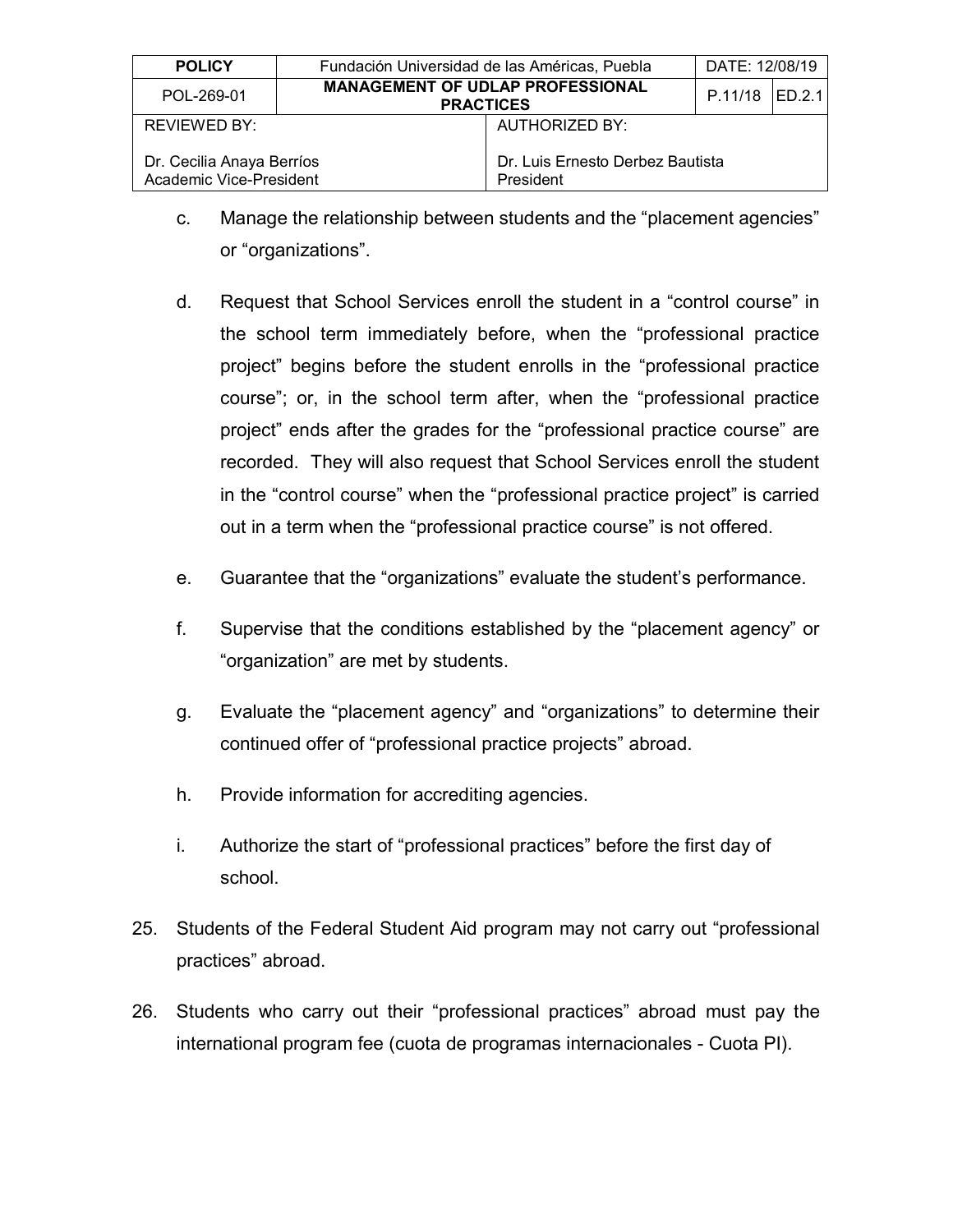| <b>POLICY</b>                                        | Fundación Universidad de las Américas, Puebla               |                                               | DATE: 12/08/19  |  |
|------------------------------------------------------|-------------------------------------------------------------|-----------------------------------------------|-----------------|--|
| POL-269-01                                           | <b>MANAGEMENT OF UDLAP PROFESSIONAL</b><br><b>PRACTICES</b> |                                               | P.12/18 IED.2.1 |  |
| AUTHORIZED BY:<br>REVIEWED BY:                       |                                                             |                                               |                 |  |
| Dr. Cecilia Anaya Berríos<br>Academic Vice-President |                                                             | Dr. Luis Ernesto Derbez Bautista<br>President |                 |  |

27. It is the students' responsibility to have valid health insurance with international coverage, as specified by the embassy of the host country and the Department of International Affairs, while they do the "professional practice" and are enrolled in the "university's" international program course. Also, they must prove to the Department of International Affairs that they have this insurance by the dates established.

# **Professional Practice Projects**

- 28. Acceptable "professional practice projects"
	- a. Those proposed by the "organizations" that meet what is specified in this document.
	- b. Those defined in conjunction with the "organization" and the "university."
	- c. Those projects of artistic self-management with external collaboration that are exclusively for students enrolled in study programs offered by the Art Department.
	- d. For students who are part of the cultural representative teams, only as indicated in section 31.
- 29. The "professional practice projects" must meet the following criteria
	- a. Comply with the requirements established by the accreditation organizations that the "university" determines.
	- b. Be carried out in "organizations" determined by the Department of Professional Practices for those in Mexico. The Department of International Affairs determines the "organizations" for foreign professional practices.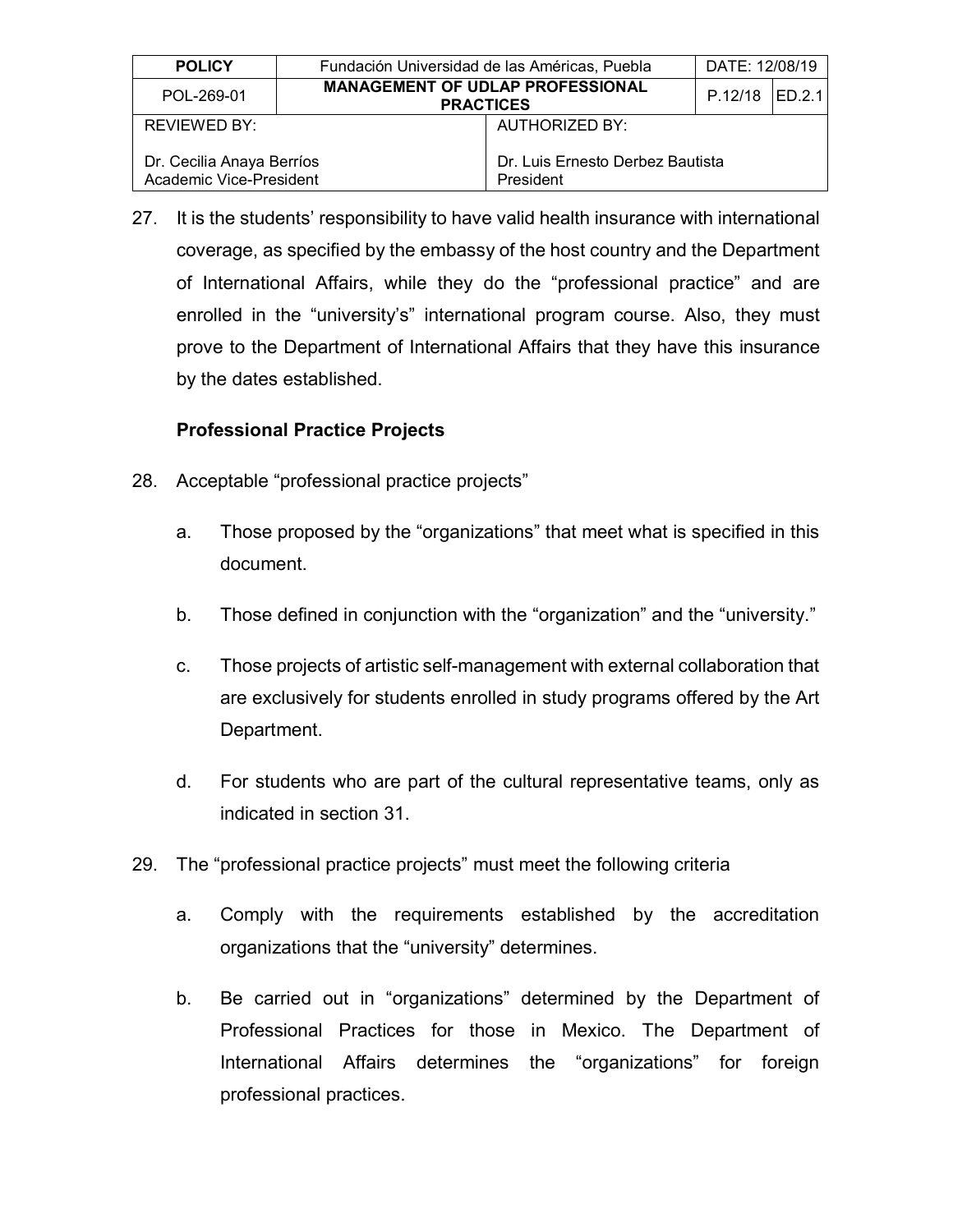| <b>POLICY</b>                                        | Fundación Universidad de las Américas, Puebla               |                                               | DATE: 12/08/19 |  |  |
|------------------------------------------------------|-------------------------------------------------------------|-----------------------------------------------|----------------|--|--|
| POL-269-01                                           | <b>MANAGEMENT OF UDLAP PROFESSIONAL</b><br><b>PRACTICES</b> |                                               | P.13/18 ED.2.1 |  |  |
| REVIEWED BY:                                         |                                                             | <b>AUTHORIZED BY:</b>                         |                |  |  |
| Dr. Cecilia Anaya Berríos<br>Academic Vice-President |                                                             | Dr. Luis Ernesto Derbez Bautista<br>President |                |  |  |

- c. Have the authorization of the Department of Professional Practices and the Committee of Professional Practices so they can be offered to students.
- d. Be done in only one "organization" for each enrolled "professional practices course," or equivalent course contained in the *List of Equivalent Professional Practices Courses (Annex 1)*.
- e. Be done on site and/or virtually in the "organization's" facilities with the resources provided by it.
- f. Be supervised and evaluated by a mentor, who is the person assigned by the "organization" to advise and supervise activities while the student develops their "professional practice project."
- 30. The professional practice project must clearly indicate
	- a. "Organization" that proposes it.
	- b. Project name and objective.
	- c. Start date.
	- d. End date.
	- e. Practice hours.
	- f. Activities to be carried out.
	- g. Working hours for the practice.
	- h. Place where the practice will be carried out.
	- i. Name of the person responsible for the project in the "organization."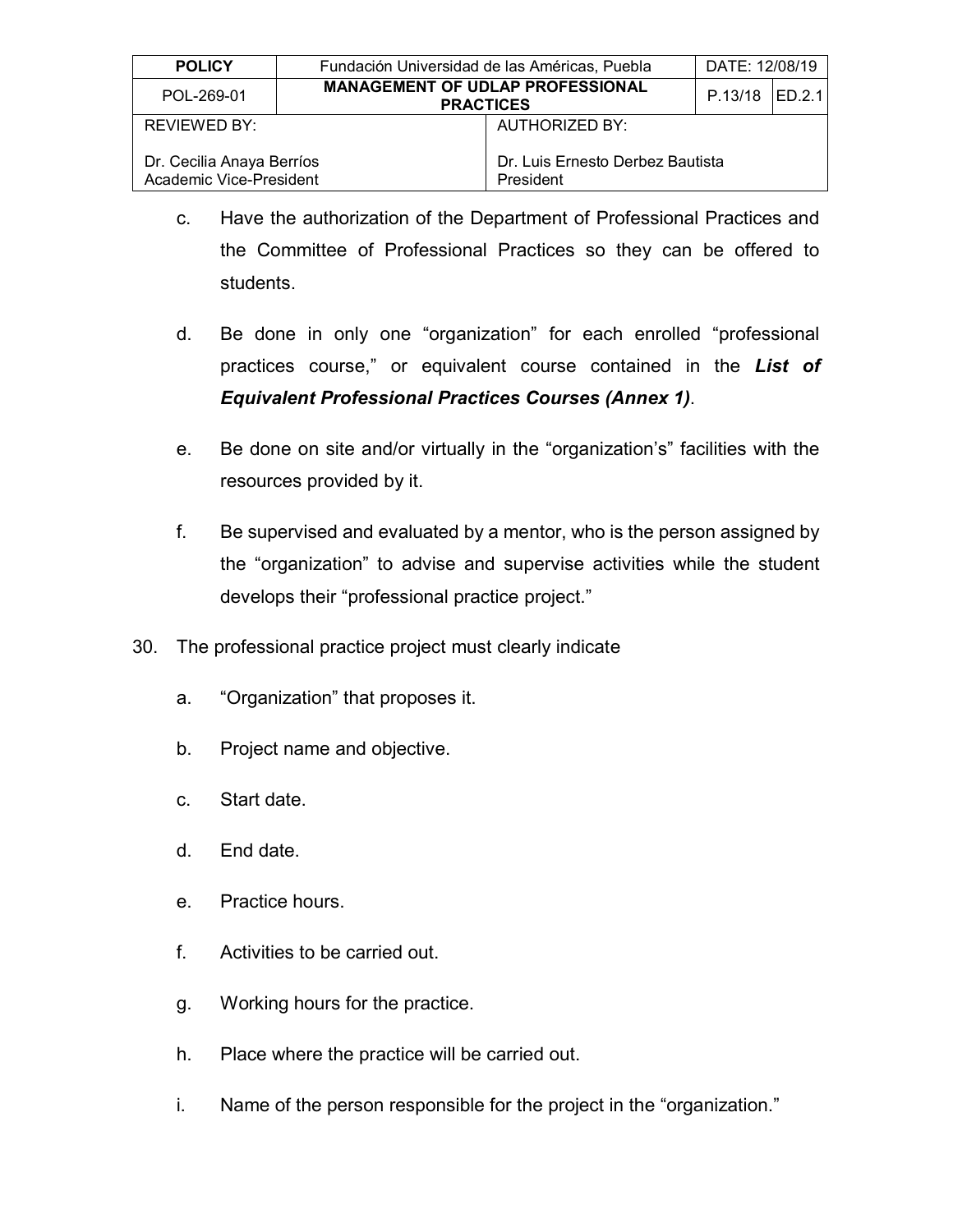| <b>POLICY</b>                                        | Fundación Universidad de las Américas, Puebla               |                                               | DATE: 12/08/19   |  |  |
|------------------------------------------------------|-------------------------------------------------------------|-----------------------------------------------|------------------|--|--|
| POL-269-01                                           | <b>MANAGEMENT OF UDLAP PROFESSIONAL</b><br><b>PRACTICES</b> |                                               | $P.14/18$ ED.2.1 |  |  |
| REVIEWED BY:                                         |                                                             | AUTHORIZED BY:                                |                  |  |  |
| Dr. Cecilia Anaya Berríos<br>Academic Vice-President |                                                             | Dr. Luis Ernesto Derbez Bautista<br>President |                  |  |  |

31. Students enrolled in the study programs offered by the Art Department, and who are part of the cultural representative teams, are the only ones whose participation in said activities will be accredited as "professional practice project," as long as they are active in the roster authorized by the Department of Cultural Broadcasting, meet what is specified in the *Regulation of Cultural Representative Teams,* have followed the process indicated in this document on time, and have enrolled in the "professional practice course," or its equivalent according to the *List of Equivalent Professional Practices Courses (Annex 1)*.

#### **Accreditation of Extra Hours for Professional Practice Projects**

- 32. The accreditation of "extra hours" for a "professional practice project" will be applied to the next "professional practice course," or its equivalent according to the *List of Equivalent Professional Practices Courses (Annex 1)*, if they meet the following requirements
	- a. The "extra hours" are equal to or greater than what is stated in section 8.
	- b. The student applies for them during the school term when the "professional practice project" begins, according to the calendar established by the Department of Professional Practices.
	- c. The student has a grade equivalent to good or excellent in the performance evaluation given by the "organization."
- 33. If the "extra hours" are accredited, the student must enroll in the "professional practice course," or its equivalent according to the *List of Equivalent Professional Practices Courses (Annex 1)*, in the school term immediately following the start of the practice (spring, summer or fall); otherwise the hours will not be accredited.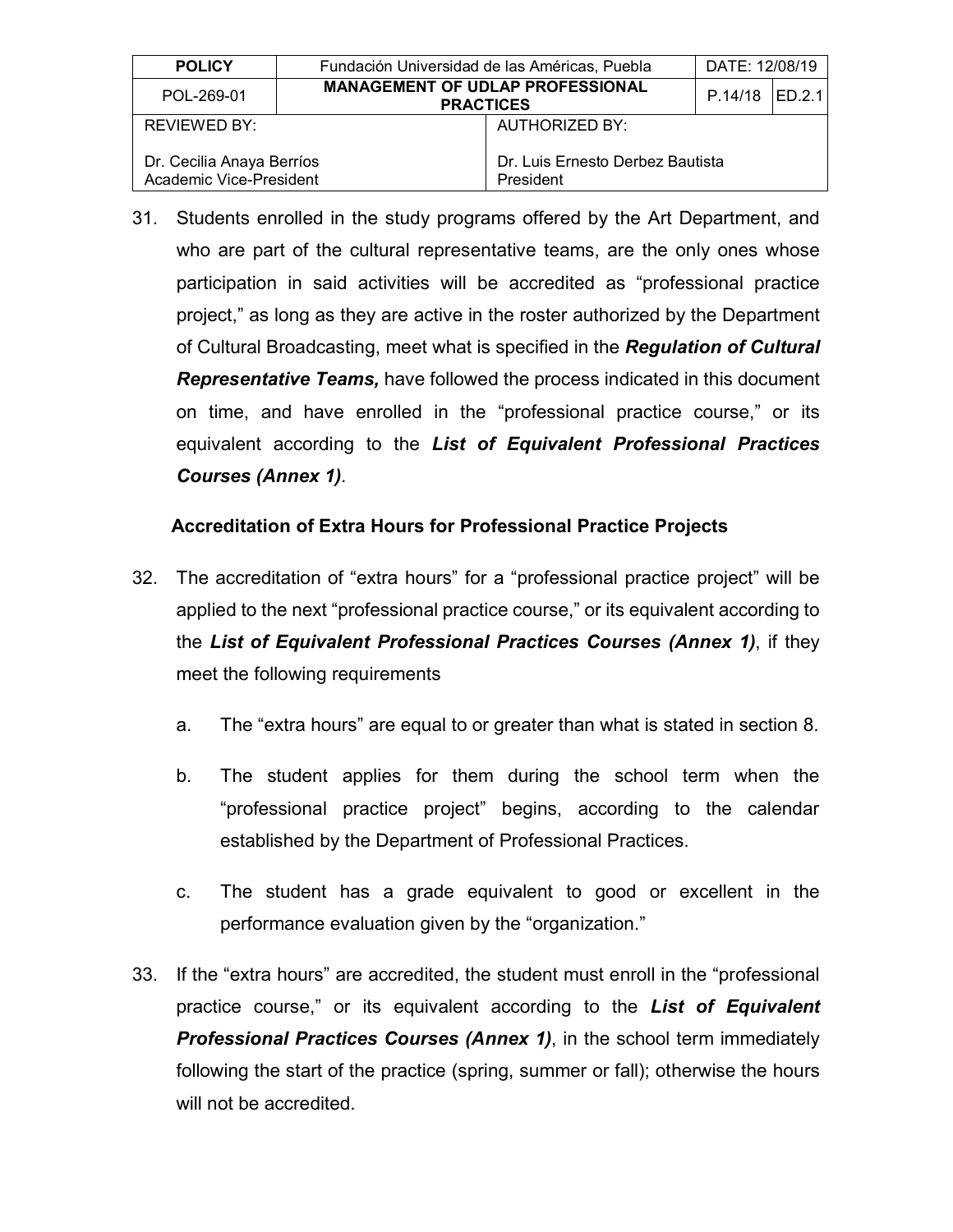| <b>POLICY</b>                                        | Fundación Universidad de las Américas, Puebla               |                                               | DATE: 12/08/19 |  |  |
|------------------------------------------------------|-------------------------------------------------------------|-----------------------------------------------|----------------|--|--|
| POL-269-01                                           | <b>MANAGEMENT OF UDLAP PROFESSIONAL</b><br><b>PRACTICES</b> |                                               | P.15/18 ED.2.1 |  |  |
| REVIEWED BY:                                         |                                                             | <b>AUTHORIZED BY:</b>                         |                |  |  |
| Dr. Cecilia Anaya Berríos<br>Academic Vice-President |                                                             | Dr. Luis Ernesto Derbez Bautista<br>President |                |  |  |

If the "professional practice course" is not offered in the following school term, the student must enroll in it once it is offered.

- 34. The student must comply with the syllabus of the "professional practice course" in which they accredit "extra hours," paying attention to the indications of the professor, the Department of Professional Practice or the Department of International Affairs, and in accordance to the type of professional practice.
- 35. The professor of the "professional practice course," or its equivalent according to the *List of Equivalent Professional Practices Courses (Annex 1)*, will be responsible for determining the final grade based on what is stated in section 17.

#### **Organizations for Professional Practices**

- 36. The Department of Professional Practices will have legal alliances with national "organizations" so students may carry out "professional practices". And the Department of International Affairs will be in charge of managing international "organizations" or "placement agencies".
- 37. In case the "organization" offers the student benefits (economic, food, transportation, and other), the "university" will not carry out paperwork or mediate the agreement.
- 38. Students who are enrolled in the Federal Student Aid Program and receive economic payment must inform their Financial Aid Administrator.
- 39. "Professional practices" will be accredited before the Department of Professional Practices with the documentation issued by the "organization" during their work.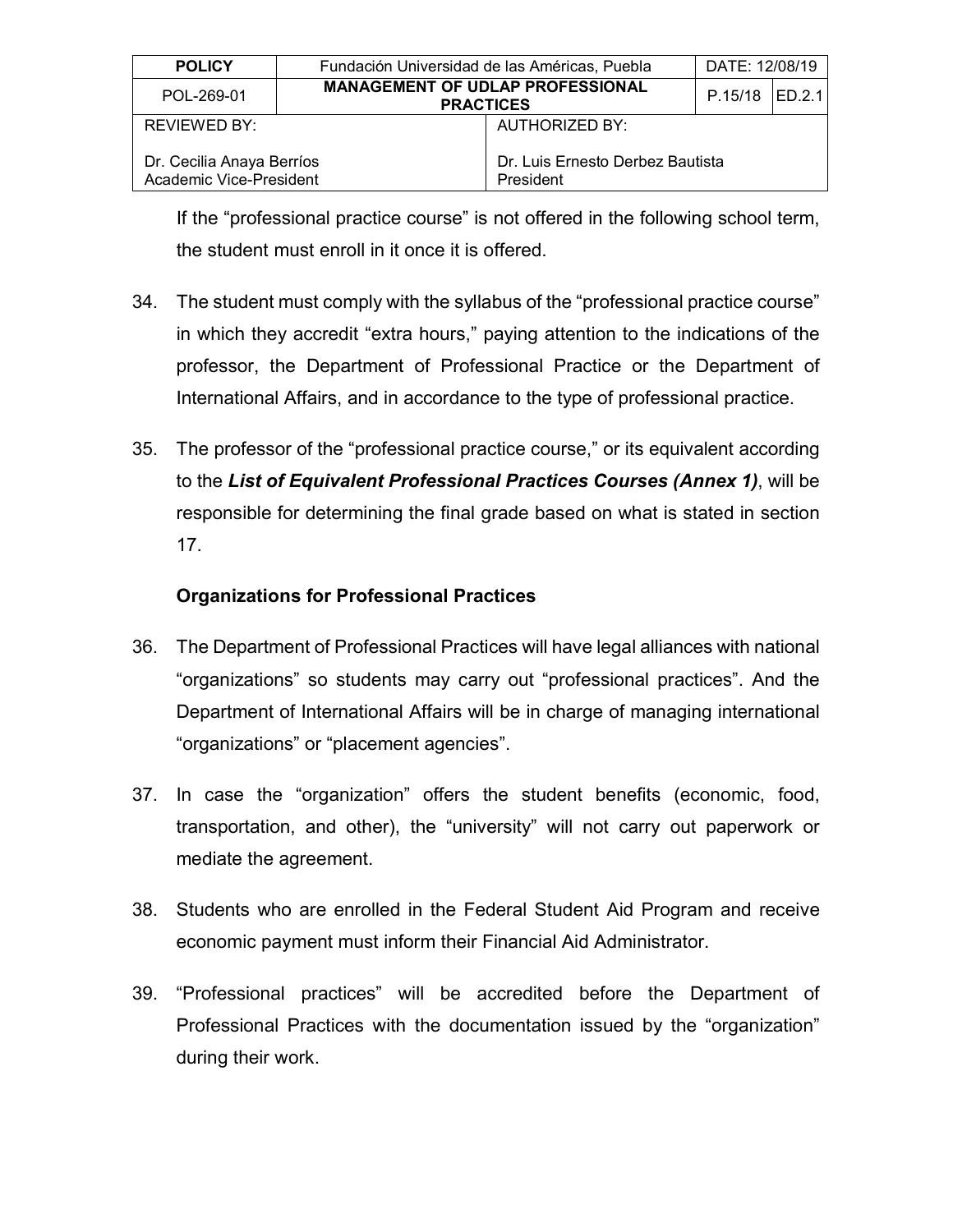| <b>POLICY</b>                                        | Fundación Universidad de las Américas, Puebla               |                                               | DATE: 12/08/19 |  |  |
|------------------------------------------------------|-------------------------------------------------------------|-----------------------------------------------|----------------|--|--|
| POL-269-01                                           | <b>MANAGEMENT OF UDLAP PROFESSIONAL</b><br><b>PRACTICES</b> |                                               | P.16/18 ED.2.1 |  |  |
| REVIEWED BY:                                         |                                                             | AUTHORIZED BY:                                |                |  |  |
| Dr. Cecilia Anaya Berríos<br>Academic Vice-President |                                                             | Dr. Luis Ernesto Derbez Bautista<br>President |                |  |  |

#### **IV. Transitory Articles**

This policy repeals all previous regulations on this subject and enters into effect the day after it is published on the Intranet.

#### **V. Directly Related Documents**

- POL-003-15 Policy to Enroll in Two Study Programs at the Licenciatura or Bachelor Level
- MAN-016-01 Academic-Administrative Process Student Manual
- REG-160-02 Internal Regulation for the Licenciatura in Medical Surgeon
- REG-208-02 Cultural Representative Team Regulations
- UDLAP-02 UDLAP Code of Ethics

#### **VI. Change History**

| <b>Edition</b> | <b>Change Description</b>                                                                                                                                                                                                                                                                                                                                                                                                                                                                                                                                                                                                                                                                                                                                                                                      |                  |
|----------------|----------------------------------------------------------------------------------------------------------------------------------------------------------------------------------------------------------------------------------------------------------------------------------------------------------------------------------------------------------------------------------------------------------------------------------------------------------------------------------------------------------------------------------------------------------------------------------------------------------------------------------------------------------------------------------------------------------------------------------------------------------------------------------------------------------------|------------------|
| 1.0            | New document                                                                                                                                                                                                                                                                                                                                                                                                                                                                                                                                                                                                                                                                                                                                                                                                   | <b>June 2014</b> |
| 2.0            | September<br>New version with antecedents of document POL-003-16 Policy for<br><b>Professional Practices</b>                                                                                                                                                                                                                                                                                                                                                                                                                                                                                                                                                                                                                                                                                                   |                  |
| 2.1            | Modification of parts "a" and "b" on the authority of the Professional<br>Practices Committees, indicating that the analysis and evolution of<br>organizations, placement agencies, and projects must be done in<br>conjunction with the corresponding Academic Director.<br>In section 28, the type of professional practices was added for<br>cultural representative teams. In this same regulation, part "c" was<br>complemented indicating that self-management is only for Art<br>Department students.<br>Section 31 was added to indicate that the students of cultural<br>representative teams may fulfill professional practices as part of<br>that activity.<br>In section 32 the authorization of extra hours by part of the<br>Professional Practices Committee was eliminated to indicate that it | August<br>2019   |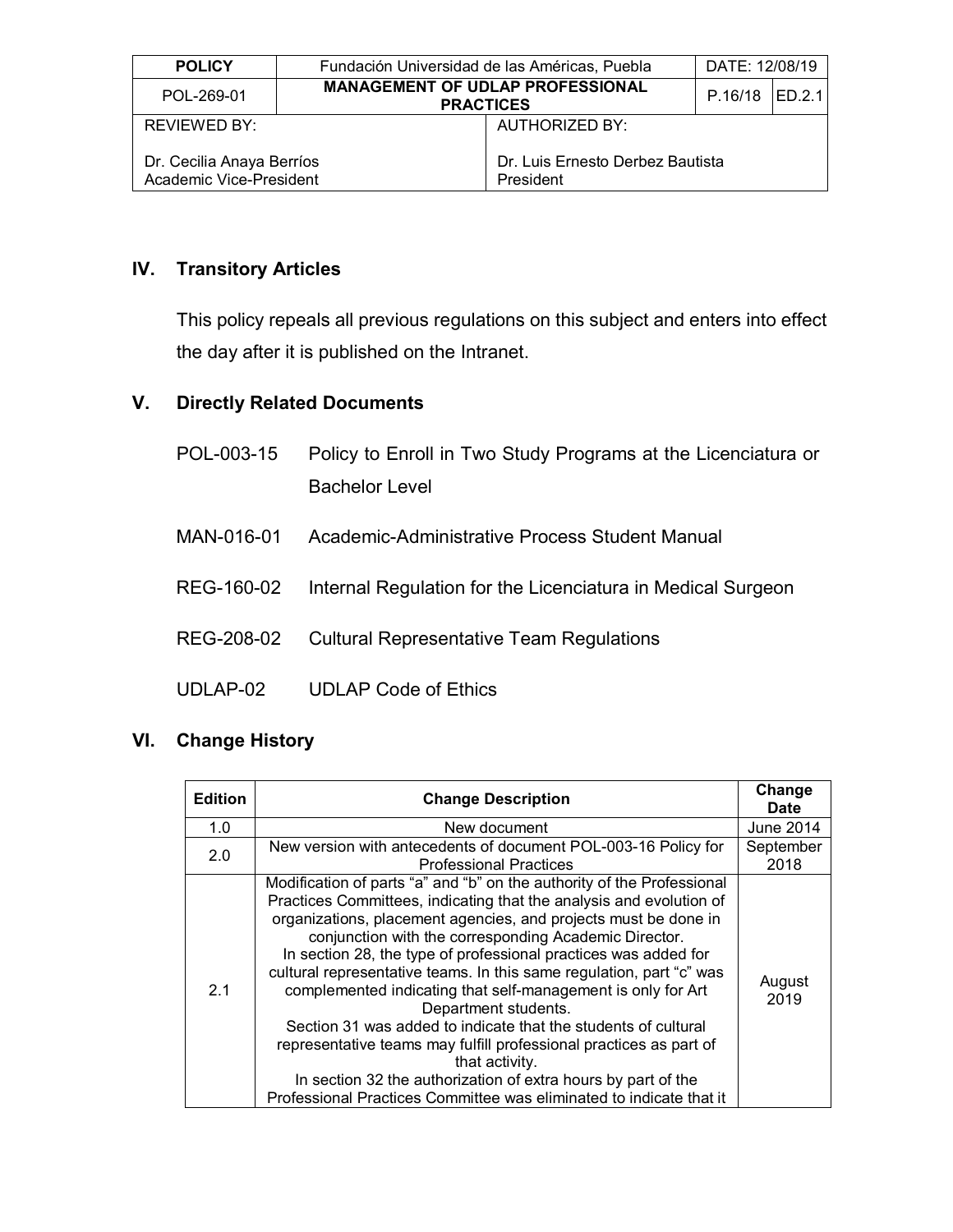| <b>POLICY</b>                                        | Fundación Universidad de las Américas, Puebla               |                                               | DATE: 12/08/19  |  |
|------------------------------------------------------|-------------------------------------------------------------|-----------------------------------------------|-----------------|--|
| POL-269-01                                           | <b>MANAGEMENT OF UDLAP PROFESSIONAL</b><br><b>PRACTICES</b> |                                               | P.17/18 IED.2.1 |  |
| <b>REVIEWED BY:</b>                                  | AUTHORIZED BY:                                              |                                               |                 |  |
| Dr. Cecilia Anaya Berríos<br>Academic Vice-President |                                                             | Dr. Luis Ernesto Derbez Bautista<br>President |                 |  |

| is authorized when the student's performance is evaluated by the |  |
|------------------------------------------------------------------|--|
| organization as good to excellent.                               |  |

# **VII. Annexes**

| <b>Annex</b><br><b>Numbel</b> | <b>Annex Title</b>                                   | Code       | form? | Editable Published on<br>the Intranet |
|-------------------------------|------------------------------------------------------|------------|-------|---------------------------------------|
|                               | List of Equivalent Professional Practices<br>Courses | FMT-269-01 | NΟ    | YES.                                  |